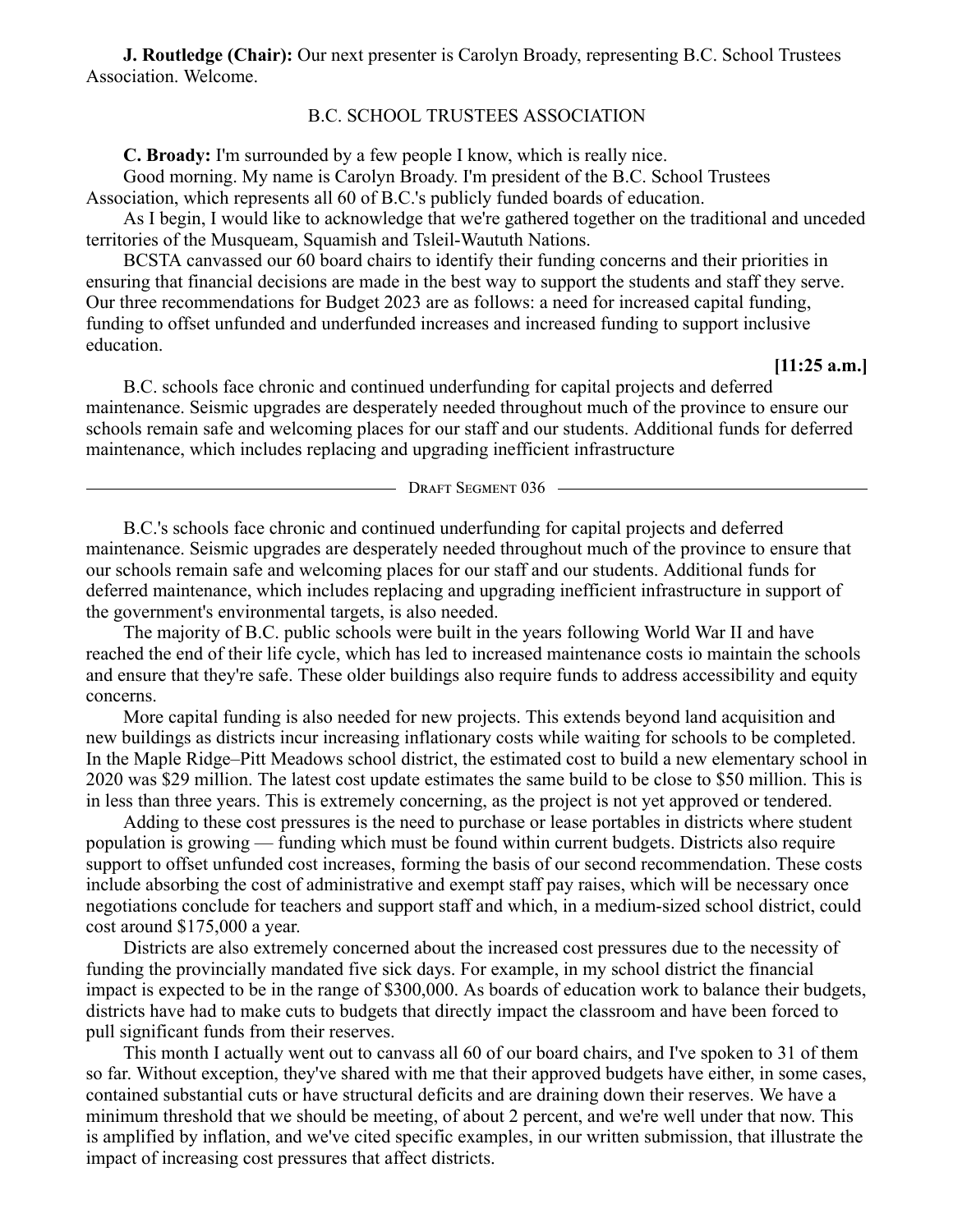Securing increased funding to support inclusive education is our final recommendation for Budget 2023. Boards of education have prioritized inclusive education for decades, but the current funding formula — and the collective agreement language, which is outdated and doesn't meet the needs of today's neurodiverse students — has prevented boards from best supporting some of our most vulnerable. For example, when a child requires a full-time support worker, the school district is responsible for all wages and benefit costs, and they are not sufficiently funded using the current formula.

In conclusion, fulfilling these three funding requests would make schools safer, allow boards to ensure that funding goes to the classroom and directly to support students and their access, and address the shared priorities that we have with government, which include reconciliation through improved educational outcomes for Indigenous people, CleanBC initiatives, improving inclusivity and accessibility, and addressing the gender-based analysis plus process.

Thank you for your time and your consideration.

**J. Routledge (Chair):** Thank you, Carolyn. I'll invite members of the committee to ask questions.

**M. Dykeman:** It's wonderful to see you here. Thank you for your presentation.

**C. Broady:** Nice to see you too.

**M. Dykeman:** On recommendation No. 1, one of the things that I recall — at the end of being a trustee, before coming here — was that the BCSTA had quite a large capital working group that was looking at innovative ways, and which I had been a part of. I'm wondering what the status of those conversations is and, sort of re-examining capital funding in partnership with the government, where that's sitting with BCSTA right now. Is that group still going?

**C. Broady:** They are. Interestingly enough, we set our strategic plan, for the next year, last month. That was one of the major areas: the capital concerns, which I shared with you today. In that group, Mike Murray, who's a trustee in Maple Ridge–Pitt Meadows, is leading that work still.

We have submitted three reports to the Ministry of Education, quite extensive, around area standards, around life cycle and the needs for capital and seismic upgrades. We are working with the ADM in the ministry now to bring those concerns forward. That group is coming together again this year and has been resurrected to continue this important work.

## **[11:30 a.m.]**

**M. Dykeman:** Can I just ask a very brief follow-up on that? From the first three reports, have there been meetings that have accompanied those also?

**C. Broady:** We have had meetings with the ministry. I'm happy to share the reports with this group, if you're interested.

**M. Dykeman:** That'd be great. Thank you.

**J. Routledge (Chair):** Other questions?

- Draft Segment 037 -

from the first three reports. Have there been meetings that have accompanied those also?

**C. Broady:** We have had meetings with the ministry. I'm happy to share the reports with this group, if you're interested.

**M. Dykeman:** That would be great. Thank you.

**J. Routledge (Chair):** Other questions?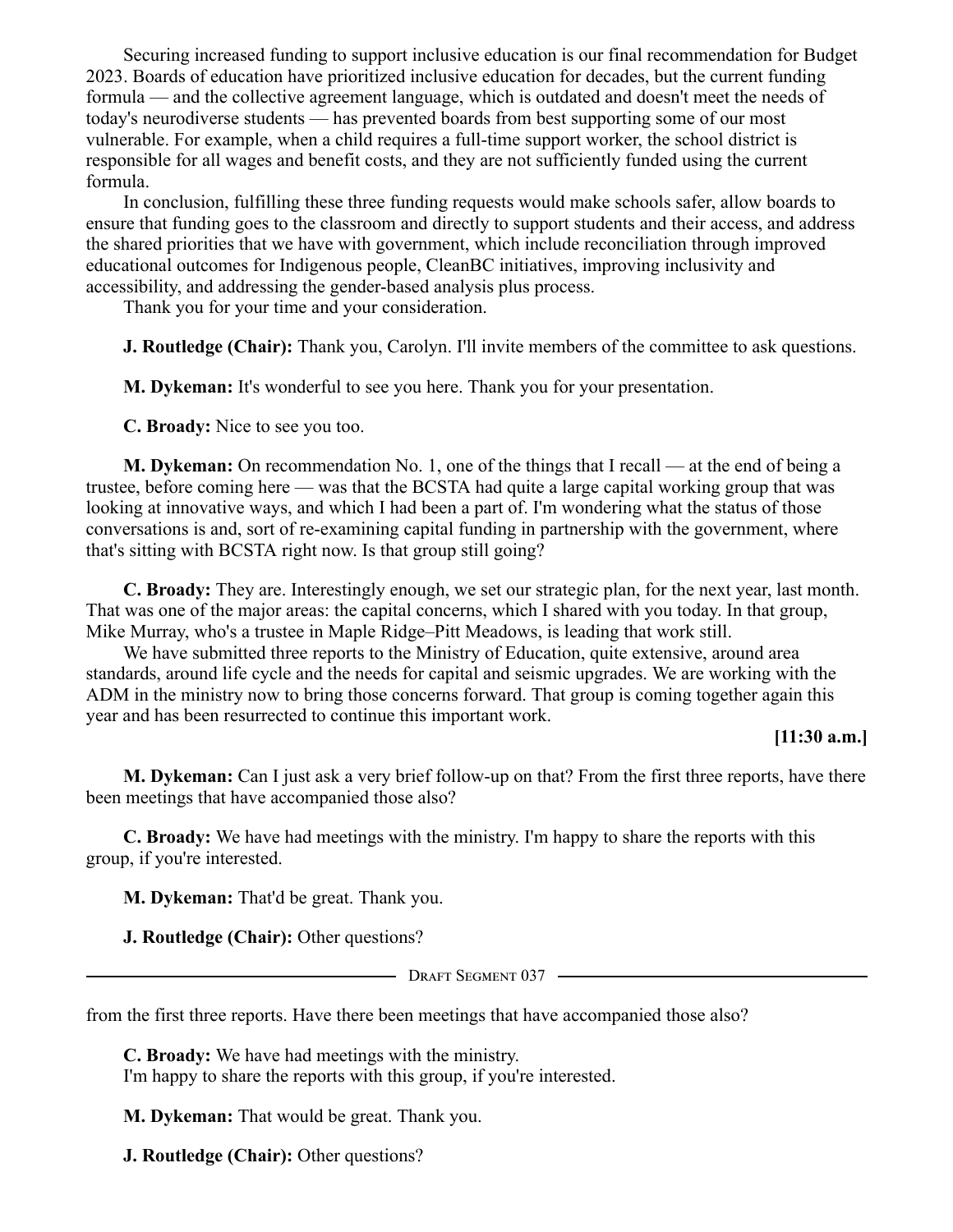**B. Stewart:** Carolyn, thanks very much.

We've heard quite a bit about this at the Legislature. Is this across school districts throughout British Columbia? It's not just a one-off — areas where the reserves are being drawn down. I mean, I understand the cost pressures and the things that you mentioned. Are most districts in a situation where they're…? I don't know if I'd call it collapsed, but they're close to the line.

**C. Broady:** I'll give you an example in my school district. We have that minimum threshold of 2 to 3 percent that we really want for healthy reserves. We were able to build that up over the last few years, partially with the help of the extra funding that the provincial government provided for COVID and pandemic funding and the federal government.

We have a \$72 million budget. At this point in time, the budget we approved on Tuesday, we have \$177,000 in reserve. That's it. We say: "One windstorm and we're done."

This is what I'm hearing across the province, big districts and small. It's different, in each case, how much they've gone in.

It's the slow cost pressures that continue. A lot of our costs are set, with wages and benefits, but we still have inflationary pressures around fuel right now. Transportation and things like that. And hydro increases. When you aren't able o generate much revenue, it really does eat into those budgets.

What I'm very proud of is…. Boards across the province have tried to keep any cuts that have taken place away from the classroom. I'm just not sure if that's sustainable.

**B. Stewart:** Okay. Thank you.

**R. Merrifield:** Thank you so much for the presentation. I really appreciate hearing from someone who has experience across all of the different boards within the province.

I'm not sure if you're planning an additional written submission to what's already been submitted here. One of the things that I would find helpful is on recommendation No. 2. Those are funds…. Yeah. If we don't address, it could be really devastating. That is on the operational costs and the unfunded cost increases. We know inflation is a reality. There have been unfunded employment costs added, etc.

I know that you can't really ascertain how that affects every single budget but even just an average. What is the percentage that we're asking for? I know, for my own school district, what they were asking for. We've heard from another couple. If there was a percentage that you could give us. "We need this percentage increase to address this."

**C. Broady:** I certainly can get that. We reach out to our school officials, our secretary-treasurers. I probably could give an example of, say, a large urban district, a smaller rural district and a mediumsized district. That will give you an idea. I'm happy to do that.

**R. Merrifield:** Perfect. It seems that some of the…. I mean, some of the impact in the rural is on fuel. Some of the impact in the urban could be something different.

**C. Broady:** Yeah. Exactly. I'm happy to give you some examples.

**R. Merrifield:** Great. Thank you.

**K. Kirkpatrick (Deputy Chair):** Thank you very much. Nice to see you. You live in a wonderful school district.

The inflationary costs…. Talk about the deferred maintenance. With the lack of capital investment…. I believe you've said to me that because you've done such a good job on maintaining your schools and keeping things in good condition, in some ways, you've actually not benefited from further capital investments. That's a challenge. That's more common.

The second piece is…. You've costed out the cost of the five sick days. I presume you have to wait until bargaining before you can cost out the cost of the exempt staff, if you're trying to…. Okay.

**C. Broady:** Yeah. All of the contractual obligations are covered by government. The admin increases or exempt staff increases are not covered and have to come out of our current funding